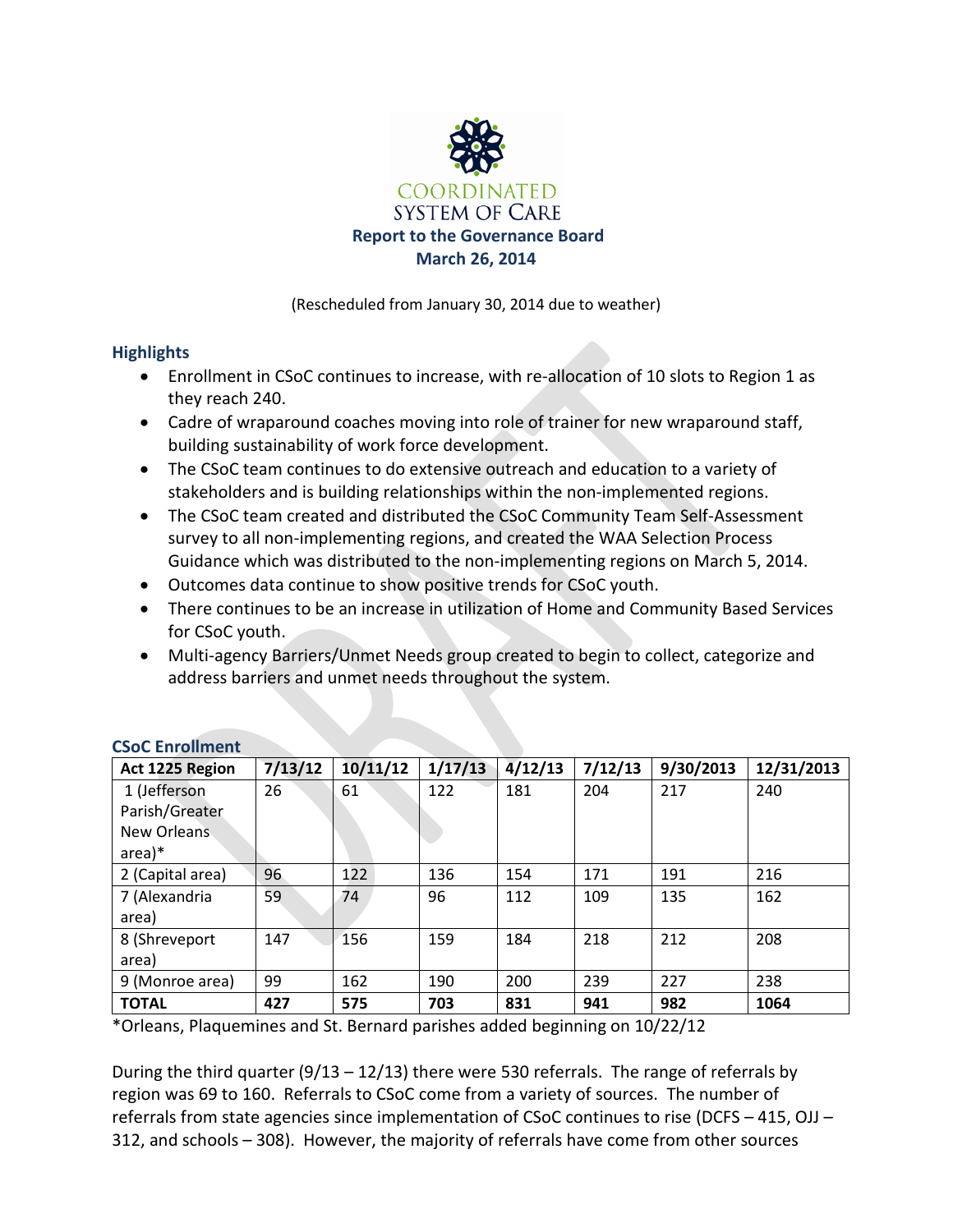including caregivers, hospitals, Licensed Mental Health Professionals and other Juvenile Entities. Additional detail is provided in Appendix A.

The majority of children/youth enrolled in CSoC are male (64.1%). African-American is the predominant race of these young people representing 61% of referrals (652). The age group with the highest enrollment is 13-16 years old (465 or 44%). Additional demographic detail is provided in Appendix B.

#### **Wraparound Agency (WAA) update**

Due to increasing enrollment this past quarter, Magellan allocated ten additional slots to Region 1. These slots were allocated from another region's unused capacity. All Regions continue to do outreach to increase enrollment through a variety of strategies which include meetings with providers, schools, and agencies to identify children/youth that may be eligible for CSoC. This past quarter Region 2 made extensive efforts to engage youth, families, schools, and providers in Ascension Parish with a meeting that included Families in Need of Supervision (FINS) staff, school staff, local mental health staff, probation officers, and court personnel. In addition, WAA leadership in each Region meet regularly with regional leadership from the statewide FSO to improve collaborative efforts in their work with youth and families.

During this past quarter the CSoC liaisons have continued to make monthly visits to the WAA in their assigned region where they have had an opportunity to observe Child and Family Team meetings, meet with the WAA Facilitators and Executive and Clinical Directors in order to provide technical assistance and trouble shoot as needed. Information from these visits continues to be used to ensure targeted and specific training and technical assistance by region from the state and Magellan teams as well as the University of Maryland trainers.

Magellan continues to work with the WAAs to ensure all documentation is submitted within the required timelines to support the eligibility of each child/youth enrolled in CSoC.

#### **Family Support Organization update**

At the last Governance Board meeting, the Board requested that a time limited workgroup be convened to review the current FSO model and approach due to concerns regarding the statewide FSO's ability to meet the needs of enrolled youth and families. Sheila Jordan, CSoC Family Lead, will present a full report to the Board during the New Business section of the meeting. Below is an abbreviated report based on current information:

Based upon a review of data for October to January:

- "Enrollment" in FSO services continues to increase from 501 to 932.
- Staff numbers have increased to 69 to 149
- Billed units have also increased

Despite the increase in staff, the FSO currently has approximately 128 youth awaiting assignment for service provision. The FSO has taken measures to address the waitlist; however, this continues to be an area for immediate and urgent resolution. In addition, the FSO needs to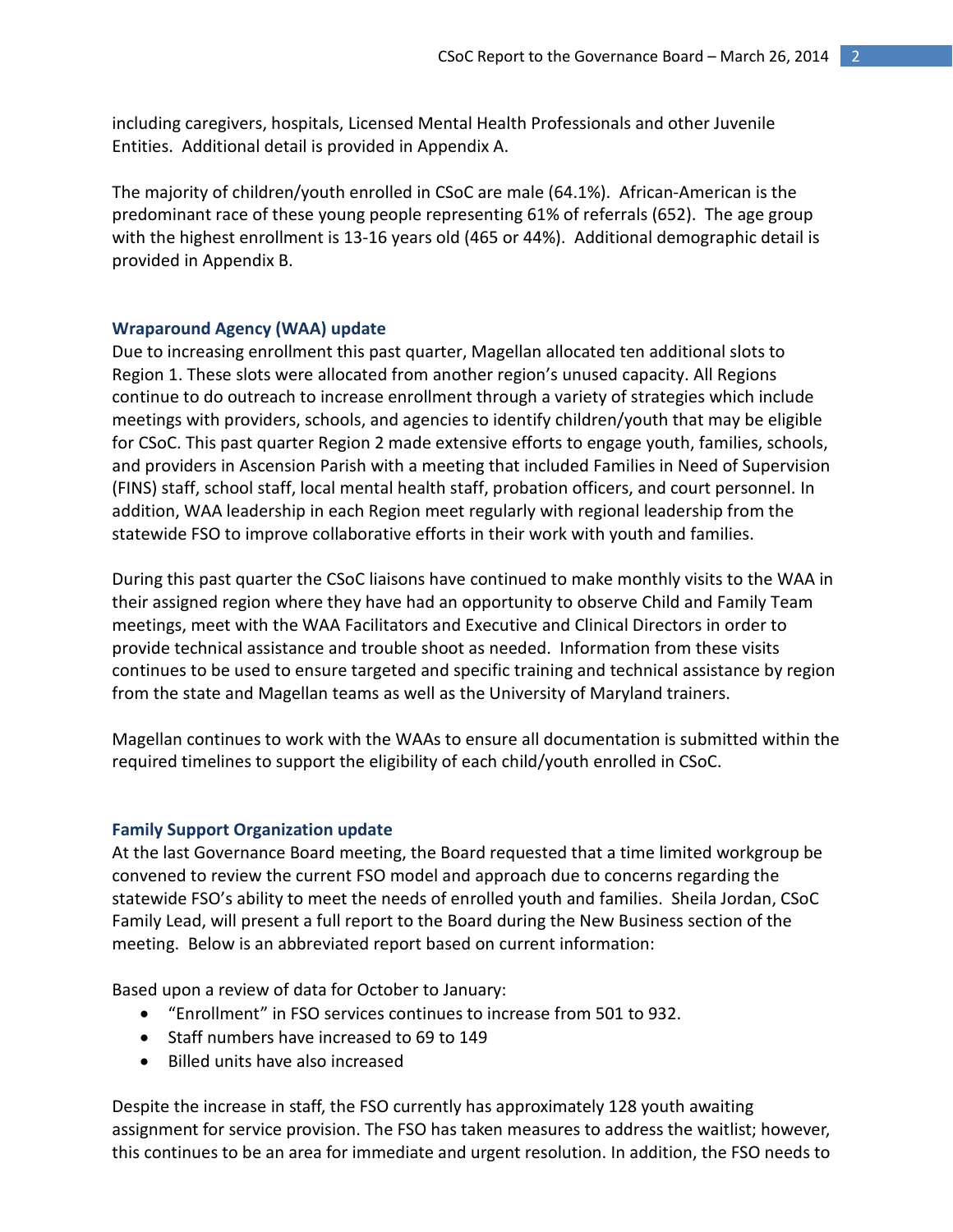have sufficient staff to meet the identified hours of service needed by each youth/family.

FSO Staff attended wraparound training in October and engagement training in November.

The following graph demonstrates FSO service provision since the implementation of CSoC. There was a significant decrease in services provided in the last quarter of 2012. The statewide FSO began providing services during April 2013.



#### **Technical Assistance and Training**

The OBH State CSoC team continues to work with the University of Maryland Institute for Innovation and Implementation to ensure that staff in the Wraparound Agencies and the Statewide Family Support Organization receive the necessary training and support to effectively implement wraparound. This past quarter (September 2013 – December 2013), all five of the Wraparound Agencies have had individual on-site coaching as well as the opportunity for virtual coaching conducted by the University of Maryland Trainer. The coaching sessions provide Wraparound Coaches and Supervisors with ongoing skill development needed to effectively coach the wraparound process. Coaching is a requirement for National Certification. During this quarter, all five Wraparound Agencies Coaches and Clinical Supervisors also attended a two-day training on Advanced Wraparound Coaching which is designed to enhance coaching skills and expertise. This session is also a requirement for National Certification. To further develop Wraparound Coaching skills, the Wraparound Coaches, with assistance from the University of Maryland Trainer, have also begun to conduct their own required trainings for new Wraparound facilitators, including the three-day Introduction to Wraparound Training, the oneday Engagement Training, and the two-day Intermediate Wraparound Training. Conducting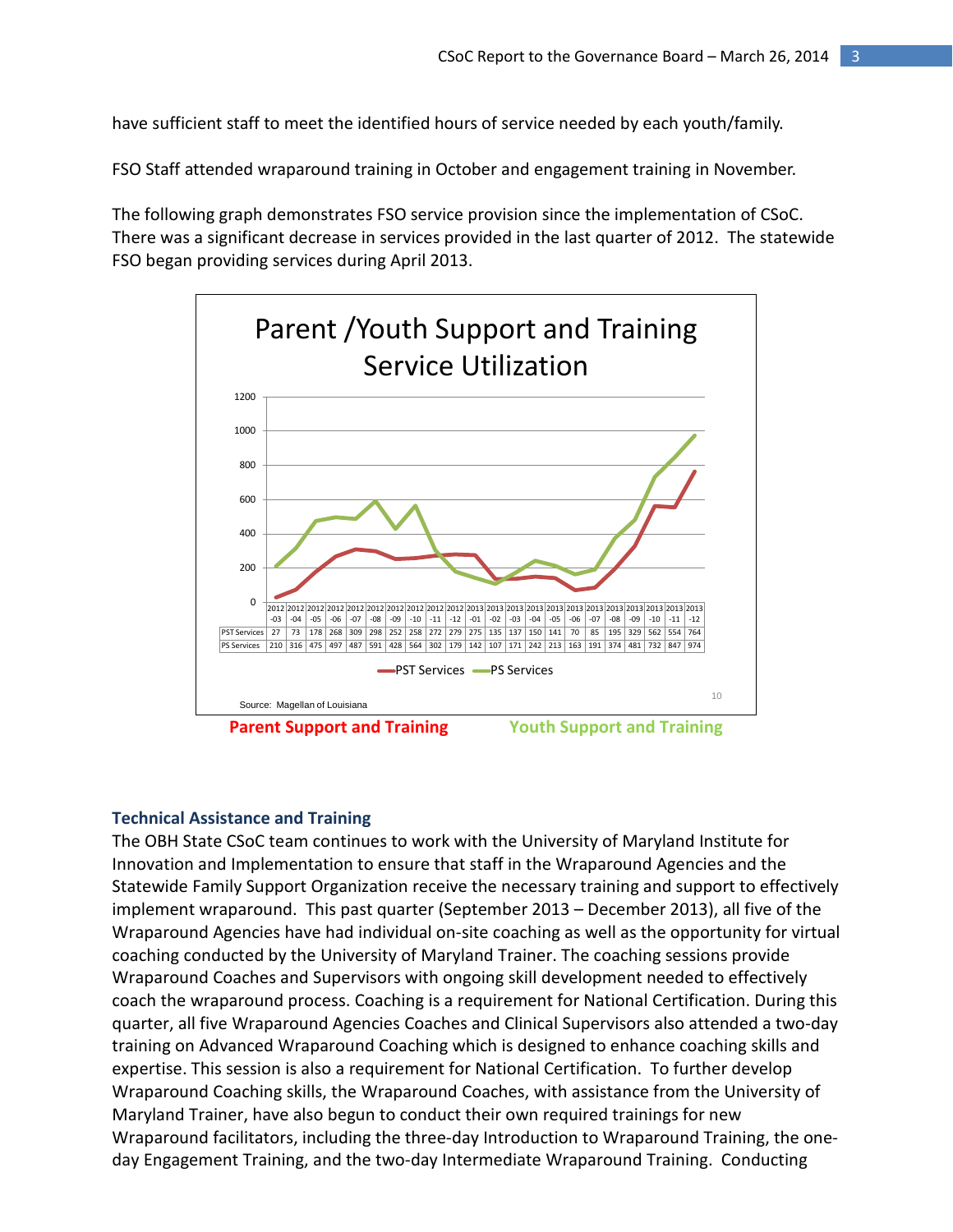these trainings not only increases the knowledge and skill base of the Wraparound Coaches, but also begins to build a sustainable workforce development approach.

The State and Magellan CSoC Teams continue to host Technical Assistance calls for all initial regions.

#### **CSoC Finance and Audit Committee**

The Finance and Audit committee met on December 12, 2013. The committee updated and approved the draft FY 14 LBHP/CSoC MOU. A draft of this document has been provided to the Board. Connie Goodson will advance the document to the state agency heads for their approval and signature. The committee is scheduled to meet again on March 21, 2014.

#### **CSoC Quality Assurance (QA) Committee**

The QA Committee met on January 21, 2014 with Magellan representatives to review the third quarter's seventeen Quality Measures data reports. However, several committee members were unable to attend so the committee agreed to meet again on January 24, 2014 and January 29, 2014. Unfortunately, they were unable to meet due to weather conditions. The committee will work to secure a meeting date to continue the review process. To date the Committee has reviewed data reports for the first and second contract quarters and has received the third contract quarter reports. The Committee members and Magellan both agreed that by the third quarter sufficient data will have been collected to begin meaningful data analysis and data trending discussions. These discussions will inform future recommendations to the Board on issues related to quality assurance and quality improvement. Currently, the committee has concerns regarding school related data and will continue to work with Magellan to refine the process of collecting accurate data. The committee is scheduled to meet again on March 20, 2014.

Work continues with the University of Washington Wraparound Evaluation and Research Team (WERT) to evaluate individual and system outcomes. Dr. Eric Bruns, nationally recognized researcher of Wraparound for the University of Washington was scheduled to present to the Governance Board at our January meeting, which was cancelled due to weather. Dr. Bruns will be joining us today via SKYPE during the new business section of the meeting Dr. Bruns will provide an overview of this research project, including methodology, objectives and next steps as the ability to advance this effort rests with the involved state agencies.

#### **Statewide Coordinating Council**

The Statewide Coordinating Council continues to meet every six weeks, but has experienced dwindling member participation. During the October Governance Board meeting, the Board requested that Sheila Jordan, CSoC Family Lead, work with the Statewide Coordinating Council members to identify strengths and challenges of the group and share an update. Sheila Jordan will present this plan during the new business section of the meeting.

#### **CSoC Statewide Implementation**

The CSoC liaisons continue to assist in the development of the Regional Community Teams in the non-implemented regions. Support in this area has included: assuring broad stakeholder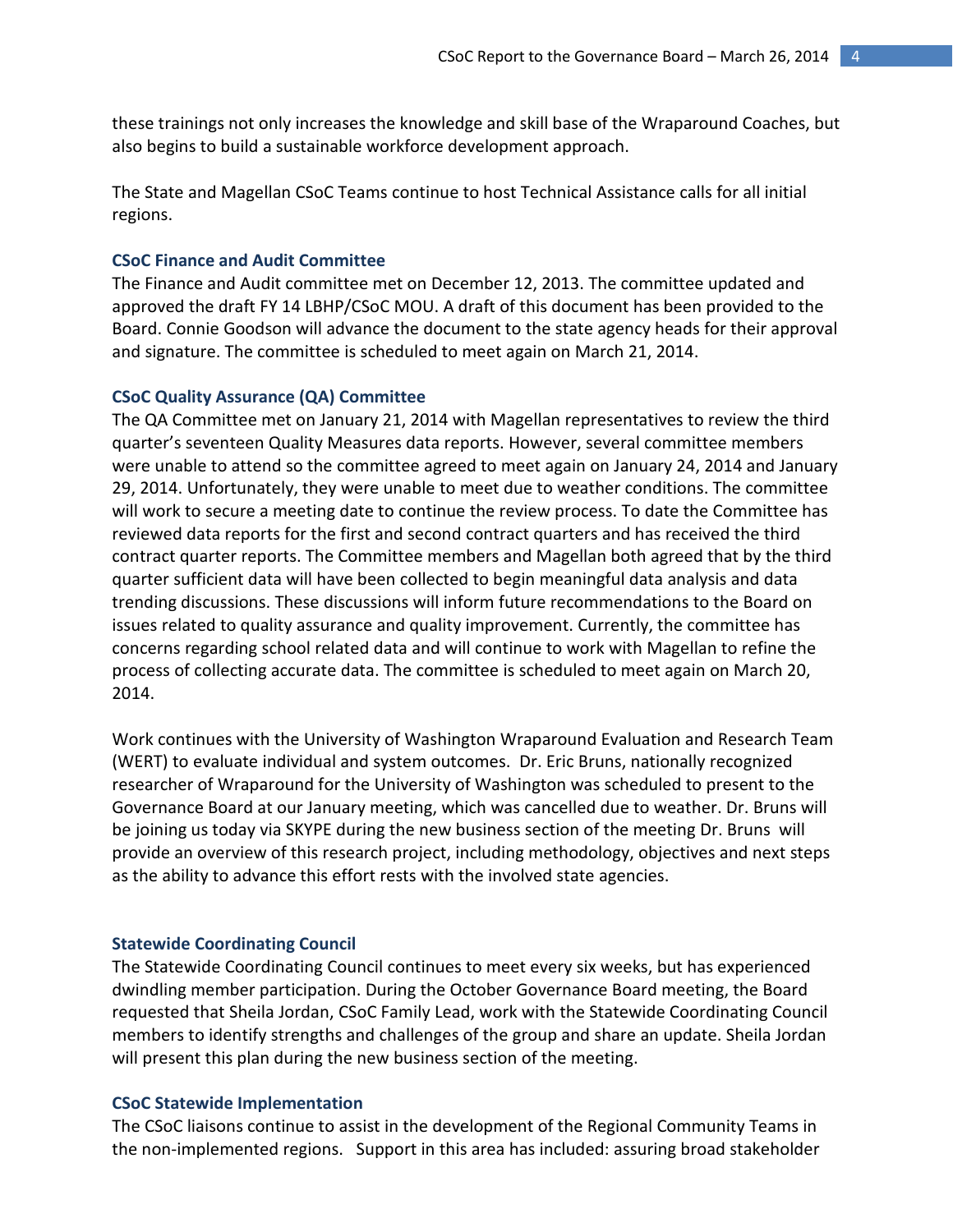involvement, initiating discussions about community strengths/limitations, encouraging ownership of decision making processes within the community team, and continued education about the Wraparound process. Efforts to engage stakeholders have been all-inclusive including: parish Sheriffs offices, parish Juvenile Assessment Centers, school systems, Families In Need of Services (FINS) staff, representatives from Local Governmental Entities (LGEs), behavioral health providers, child serving agencies, child/family advocacy organizations and community youth and families. Formal and informal feedback from key stakeholders has highlighted the need to identify and engage essential community resources to provide advanced education related to wraparound practice and the value it will offer them in their work prior to go-live in their regions. In the coming months, work will be done to promote understanding and participation of State agency front line supervisors and staff, LGEs, school personnel, behavioral health providers, child serving agencies, child/family advocacy organizations and community youth and families. A formal presentation explaining the Four Phases of the Wraparound/Child and Family Team Process has been created, along with a guide to the role of a Child and Family Team member. The CSoC Liaisons will provide this training to all stakeholder groups in the non-implementing regions to encourage understanding, as well as discussion.

In January, the CSoC Team created and distributed the Community Readiness Tool survey via email to key stakeholders in the non-implementing regions. The survey tool was informed by resources from the National Wraparound Initiative (NWI) and customized to the unique design of Louisiana CSoC and Louisiana Behavioral Health Partnership (LBHP). The results of this assessment indicted four key areas of self-identified community need. These include: building a diverse community team committed to implementation; engaging family members and youth to participate in the community team; improving the quality of the network of service providers; and creating a plan for educating the community about CSoC. The State CSoC Liaisons, along with the Magellan CSoC team are utilizing these results to provide targeted and strategic technical assistance in these areas.

Additionally, the CSoC Team created a guidance document for utilization by Community Teams in their Wraparound agency selection process. In the development of this guidance, careful attention was given to ensure that the selected agencies are able to meet waiver requirements and understand the elements needed for the practice of high fidelity Wraparound. A draft of the document was shared with the Board in January to provide the Board members with opportunities for feedback. The Wraparound Agency selection guidance was released to the non-implementing regions and they are each currently in the process of interviewing and selecting their Wraparound Agency.

#### **Provider Network**

There has been an increase in Independent Living/Skills Building since last report. However, there has been a decrease in both Crisis Stabilization and Short Term Respite. Magellan has been working to identify creative solutions to expand these services.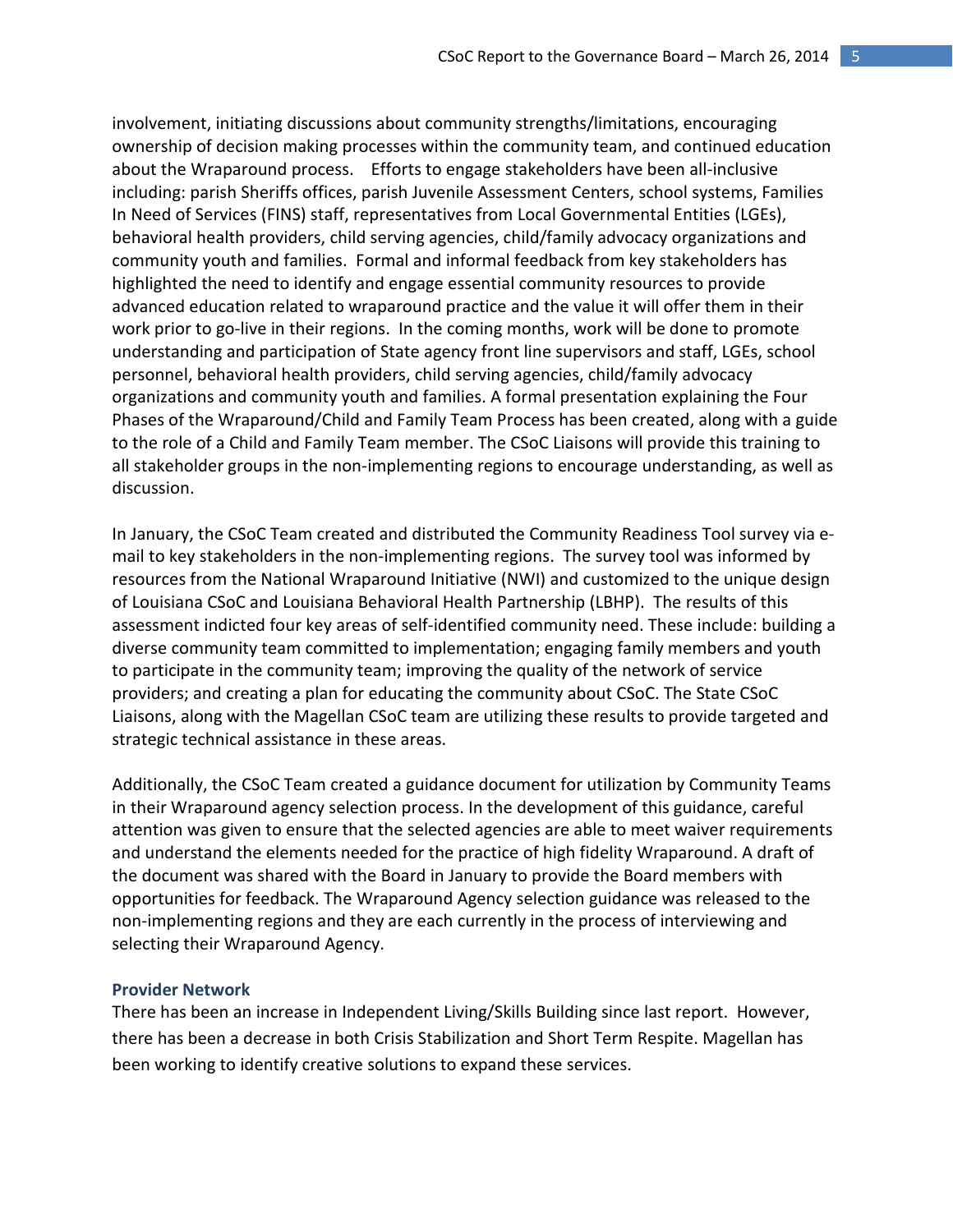| <b>CSoC Service</b>                          | <b>Jefferson</b> | <b>Region 2</b> | <b>Region 7</b> | <b>Region 8</b> | <b>Region 9</b> | <b>TOTAL</b>   |
|----------------------------------------------|------------------|-----------------|-----------------|-----------------|-----------------|----------------|
| <b>Crisis Stabilization</b>                  |                  | $\overline{2}$  |                 |                 |                 | $\overline{2}$ |
| Independent Living/Skills<br><b>Building</b> | 22               | 5               | 9               | 14              | 11              | 61             |
| <b>Parent Support &amp; Training</b>         | 1                | 1               | 1               | 1               | 1               | 5              |
| <b>Short Term Respite Care</b>               | 3                | 3               | 1               | $\overline{2}$  | 3               | 12             |
| Youth Support & Training                     | 1                | 1               | 1               | 1               |                 | 5              |
| <b>TOTAL</b>                                 | 27               | 12              | 12              | 18              | 16              | 85             |

# Providers by Region

Source: Magellan of Louisiana

### Crisis Stabilization (CS) and Short Term Respite (STR):

- Magellan recognizes the gap in Crisis Stabilization Services and Short Term Respite Care and is actively developing strategic recruitment plans.
- Magellan has created informational materials with an overview of each CSoC specialized service that provides resources/next steps for interested providers.
- Magellan continues to work with current providers who are interested in expanding services to include CS and STR.

### Therapeutic Group Home (TGH) and Therapeutic Foster Care (TFC)

• Network added 2 additional TFC providers: The Kennedy Center in Shreveport and Community Empowerment in Baton Rouge.

Psychiatric Residential Treatment Facility (PRTF) recruitment:

- Northlake (Mandeville) 60 beds
- Methodist (Mandeville) 20 beds
- Methodist (Ruston) 80 beds
- Methodist (Sulfur) 24 beds
- An increase from 124 beds to 184 PRTF beds in this quarter

### **Trends in Children/Youth Outcomes Data**

Out of Home Placements:

• Percent of CSoC children who had restrictive placement **prior** to enrollment in WAA is 37% up from 28.6% last quarter indicating that we continue to serve the most at risk youth for out of home placement.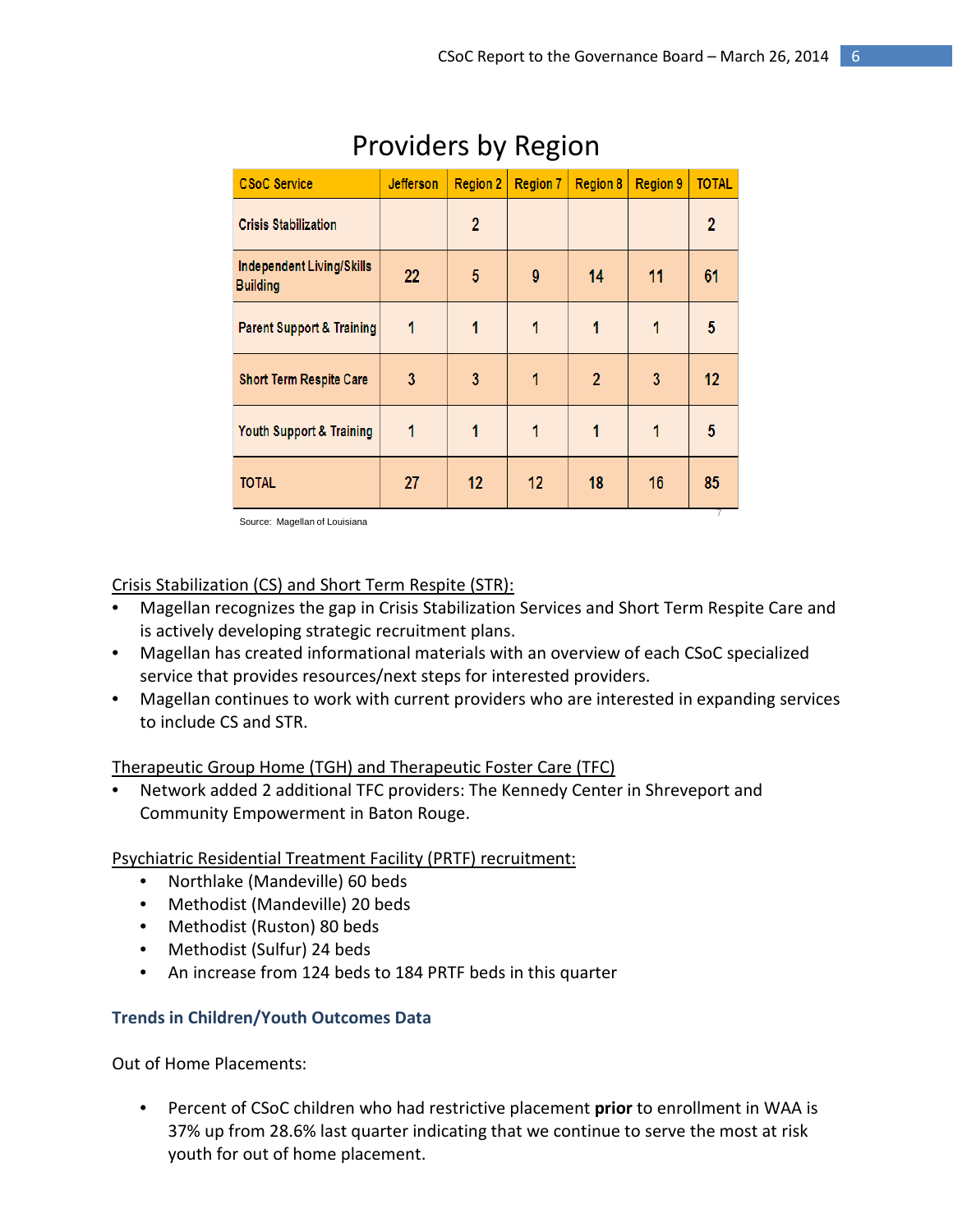• Percent of CSoC children placed in restrictive placement **after** enrolling in a WAA is 15.3% down from 17.1% last quarter indicating that participation in CSoC is producing desired result of decreasing out of home placement.

Other outcomes:

- Continued improvement in functioning demonstrated through the Child and Adolescent Needs and Strengths (CANS) assessment scores over time.
- A continued decrease in school suspension over the last quarter.
- A continued downward trend in number of inpatient psychiatric hospital admissions.
- An increased use of Home and Community Based Services.

Additional detail is provided in Appendix C.

### **Next Steps**

The CSoC Team will continue to work with non-implemented regions offering strategic and targeted interventions based on information gathered from the CSoC Community Team Self-Assessment survey to better prepare them for implementation of CSoC, including the Wraparound Agency selection process. The Multi-Agency Barriers/Unmet Needs committee is working on creating a process to identify, categorize and catalogue barriers and unmet needs that challenge system transformation and the ability to create an environment that includes an array of community based supports and a belief system that embraces that children belong with their families and in their communities whenever possible.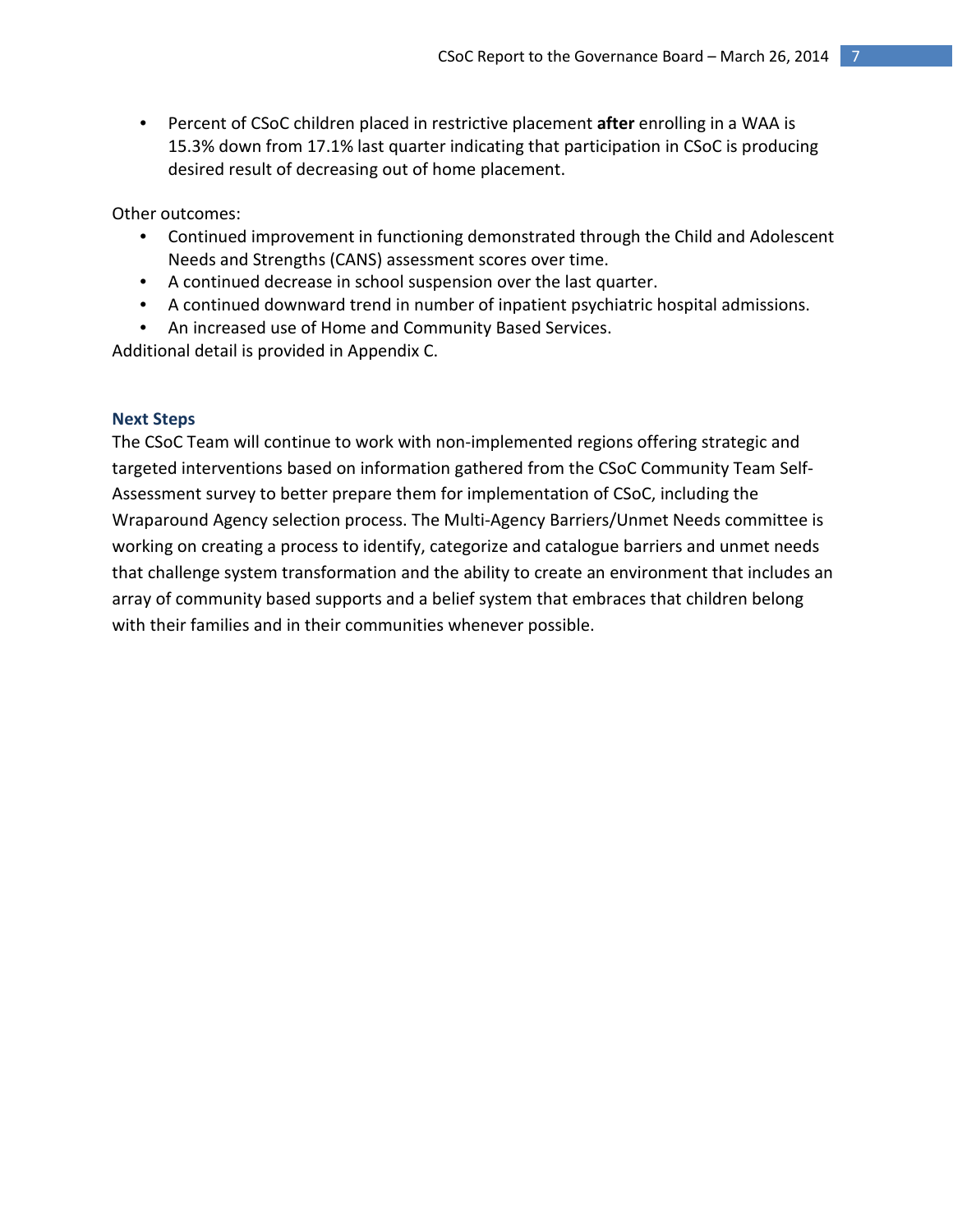### **Appendix A: Referral Data**

| <b>CSoC Referrals by Agency/Entity (cumulative)</b> |            |  |  |
|-----------------------------------------------------|------------|--|--|
| <b>Referring Agency</b>                             | 12/27/2013 |  |  |
| DCFS                                                | 415        |  |  |
| <b>OJJ</b>                                          | 312        |  |  |
| DOE/School                                          | 308        |  |  |
| Other Referrals:                                    | 2764       |  |  |
| (Caregivers,                                        |            |  |  |
| Hospitals, Licensed                                 |            |  |  |
| Mental Health                                       |            |  |  |
| Professionals,                                      |            |  |  |
| OBH/LGE and other                                   |            |  |  |
| Juvenile Entities)                                  |            |  |  |
| ΤΩΤΔΙ                                               | 3799       |  |  |

Data provided by Magellan of Louisiana

## Member Referrals

| <b>Region</b>                        | 9/30/13 | 12/31/13 | <b>Change</b> |
|--------------------------------------|---------|----------|---------------|
| Region 1 – Orleans/Jefferson<br>area | 561     | 668      | 107           |
| Region 2 - Baton Rouge area          | 738     | 898      | 160           |
| Region 7 - Alexandria area           | 466     | 543      | 77            |
| Region 8 - Shreveport area           | 909     | 1026     | 117           |
| Region 9 - Monroe area               | 595     | 664      | 69            |
| Total                                | 3269    | 3799     | 530           |

<sup>1</sup> Source: Magellan of Louisiana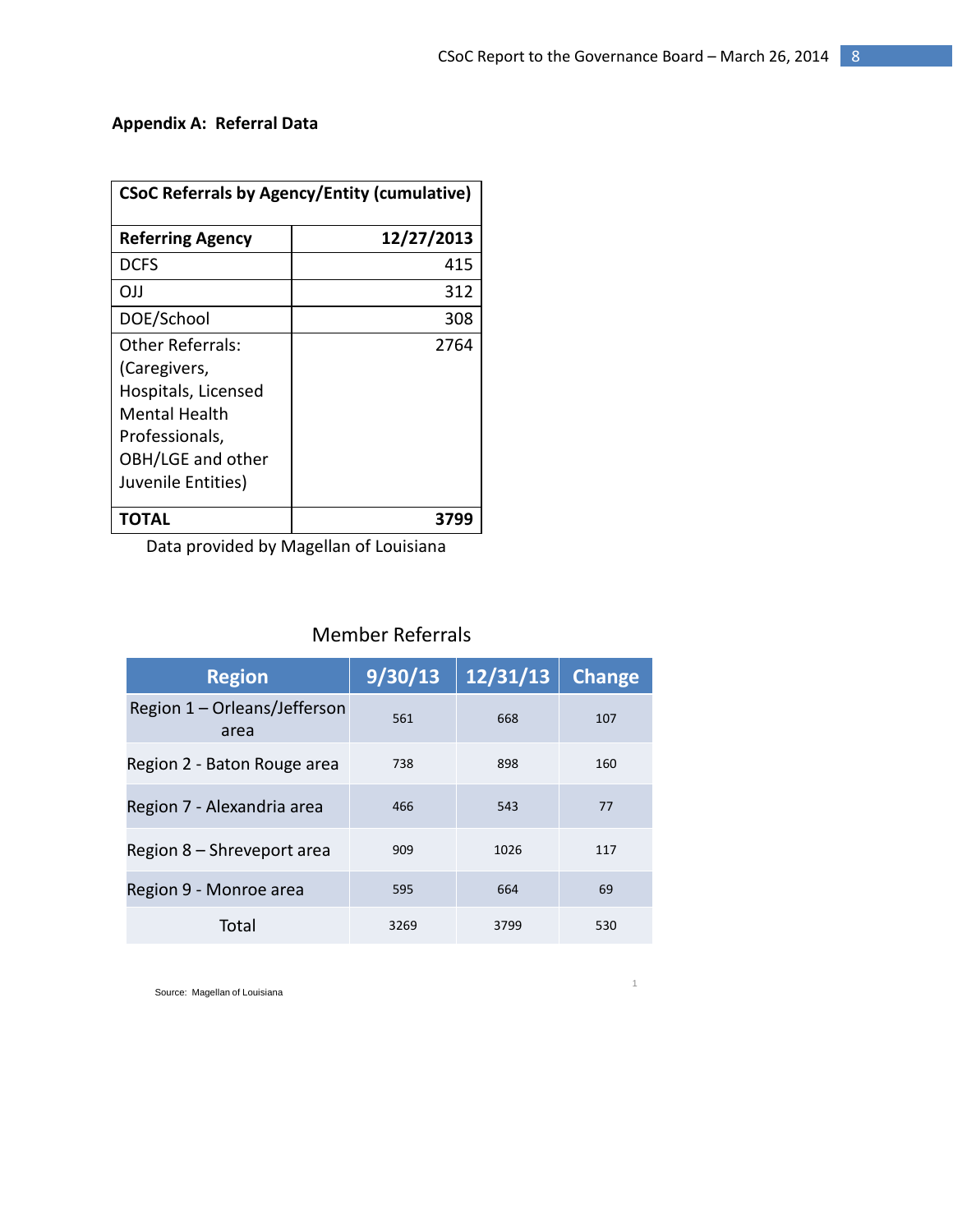|  | Appendix B: Demographic Data |  |
|--|------------------------------|--|
|--|------------------------------|--|

 $\mathbf{I}$ 

| <b>CSoC Enrollment by Race</b> |               |                |  |  |  |
|--------------------------------|---------------|----------------|--|--|--|
| Race                           | <b>Number</b> | Percentage     |  |  |  |
| African-American               | 652           | 61.3%          |  |  |  |
| Caucasian                      | 303           | 28.5%          |  |  |  |
| Unspecified                    | 88            | 8.3%           |  |  |  |
| <b>Other Ethnicity</b>         | 12            | 1.1%           |  |  |  |
| Pacific Islander               | 7             | 0.6%           |  |  |  |
| American Indian                | $\mathcal{P}$ | 0.2%           |  |  |  |
| Total                          | 1064          | 100.0%         |  |  |  |
| Source: Magellan of Louisiana  |               | $\overline{4}$ |  |  |  |

| <b>CSoC Enrollment by Gender</b> |               |                   |  |  |  |
|----------------------------------|---------------|-------------------|--|--|--|
| <b>Gender</b>                    | <b>Number</b> | <b>Percentage</b> |  |  |  |
| Male                             | 682           | 64.1%             |  |  |  |
| Female                           | 368           | 34.6%             |  |  |  |
| Unspecified                      | 14            | 1.3%              |  |  |  |
| Total                            | 1064          | 100.0%            |  |  |  |
| Source: Magellan of Louisiana    |               | 5                 |  |  |  |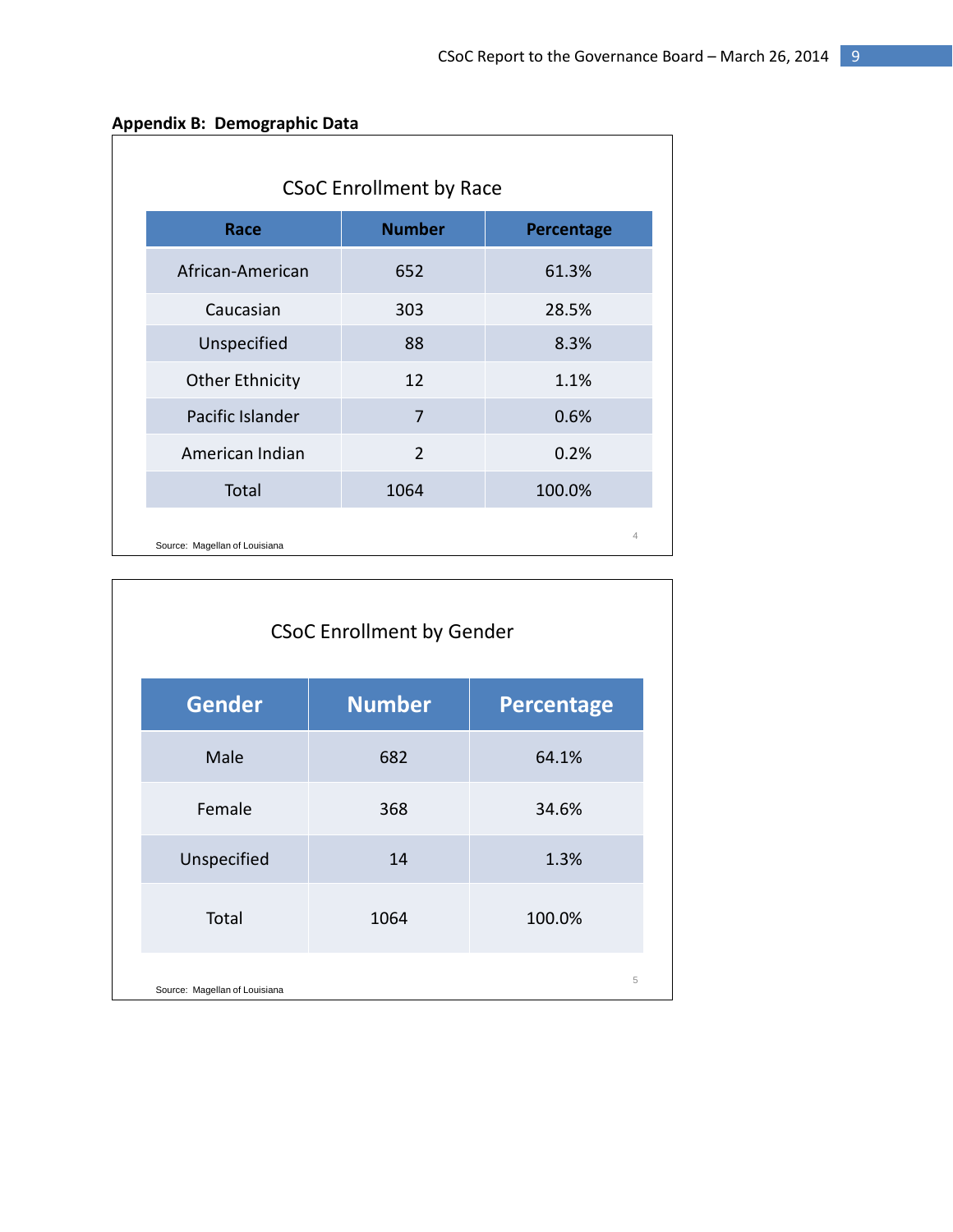|                   | <b>CSoC Enrollment by Age Groups</b> |                                 |
|-------------------|--------------------------------------|---------------------------------|
| <b>Age Groups</b> | <b>Number</b>                        |                                 |
| up to 4           | 17                                   | Age groups                      |
| $5 - 8$           | 139                                  | Ages 0-4<br>.2%<br>1%           |
| $9 - 12$          | 272                                  | Ages 5-8<br>13%<br>15%          |
| $13 - 16$         | 465                                  | $\blacksquare$ Ages 9-12<br>25% |
| $17 - 21$         | 157                                  | Ages 13-16<br>44%               |
| Unspecified       | 14                                   | Ages 17-21                      |
| Total             | 1064                                 |                                 |
|                   |                                      |                                 |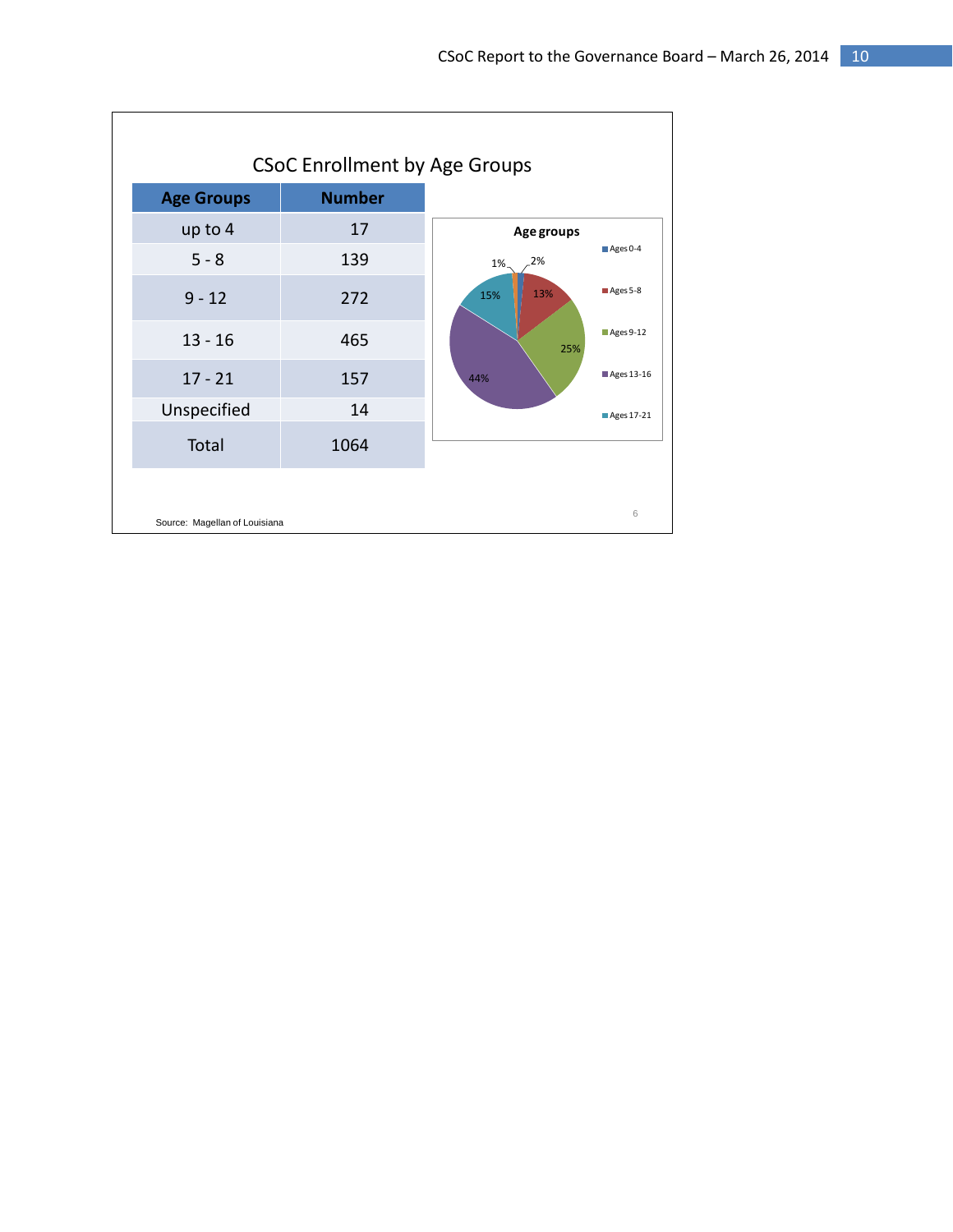





Suspensions and Expulsions (Q3)